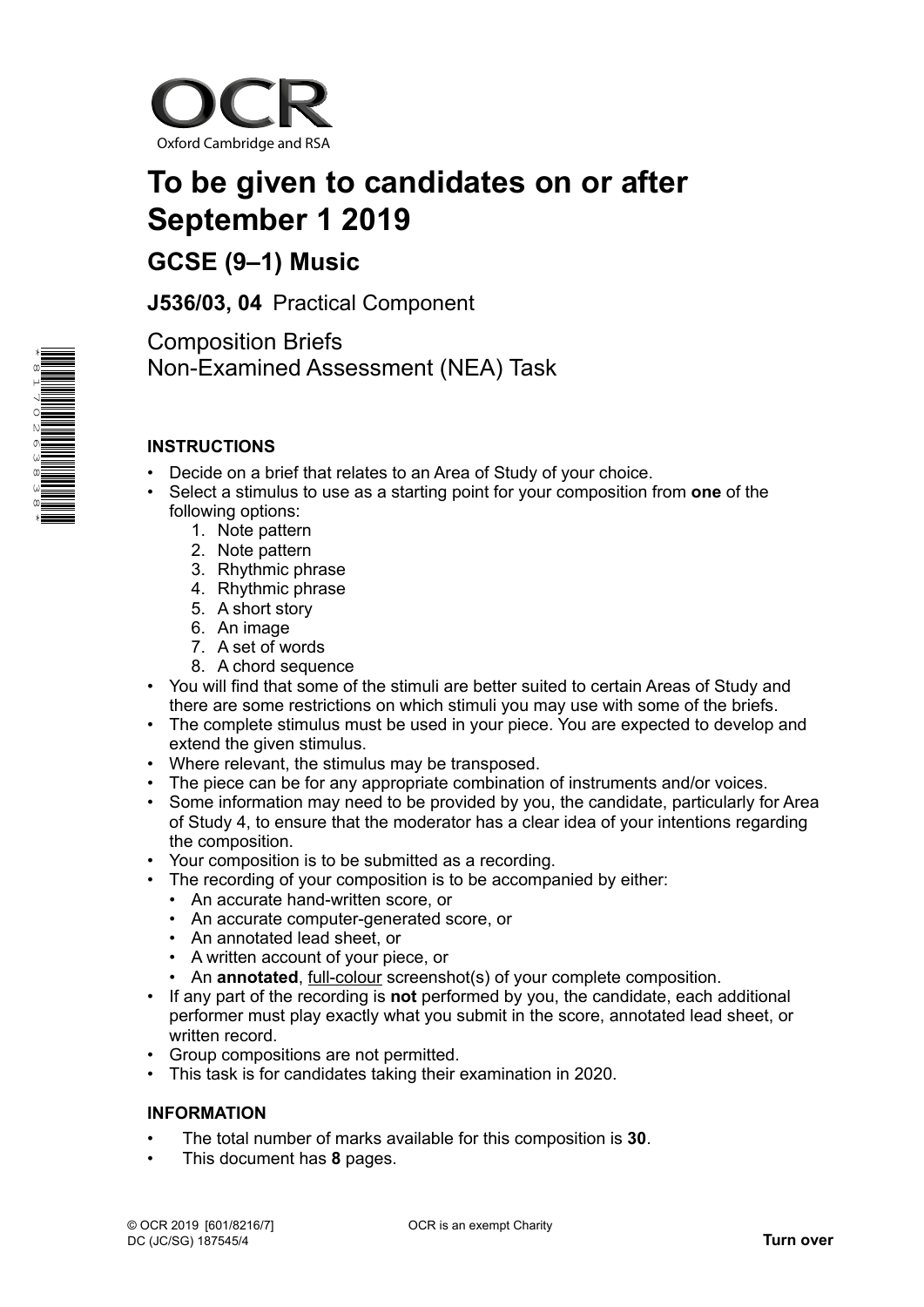#### **Area of Study 2: The Concerto Through Time**

• Choose one of the given stimuli and create a piece for a solo orchestral instrument with an accompaniment of your choice. The composition should be suitable to perform at a wedding reception.

#### **Area of Study 3: Rhythms of the World**

• Choose one of the Note Patterns or one of the Rhythmic Phrases and create a piece in a world music style that would be suitable to play as part of a carnival.

#### **Area of Study 4: Film Music**

• Using any one of the given stimuli create a descriptive composition that could accompany the introduction to a video game. (Relevant supporting information **must** be provided, detailing your story).

#### **Area of Study 5: Conventions of Pop**

• Using one of the given stimuli create **a popular style song** that would be suitable to perform at a party.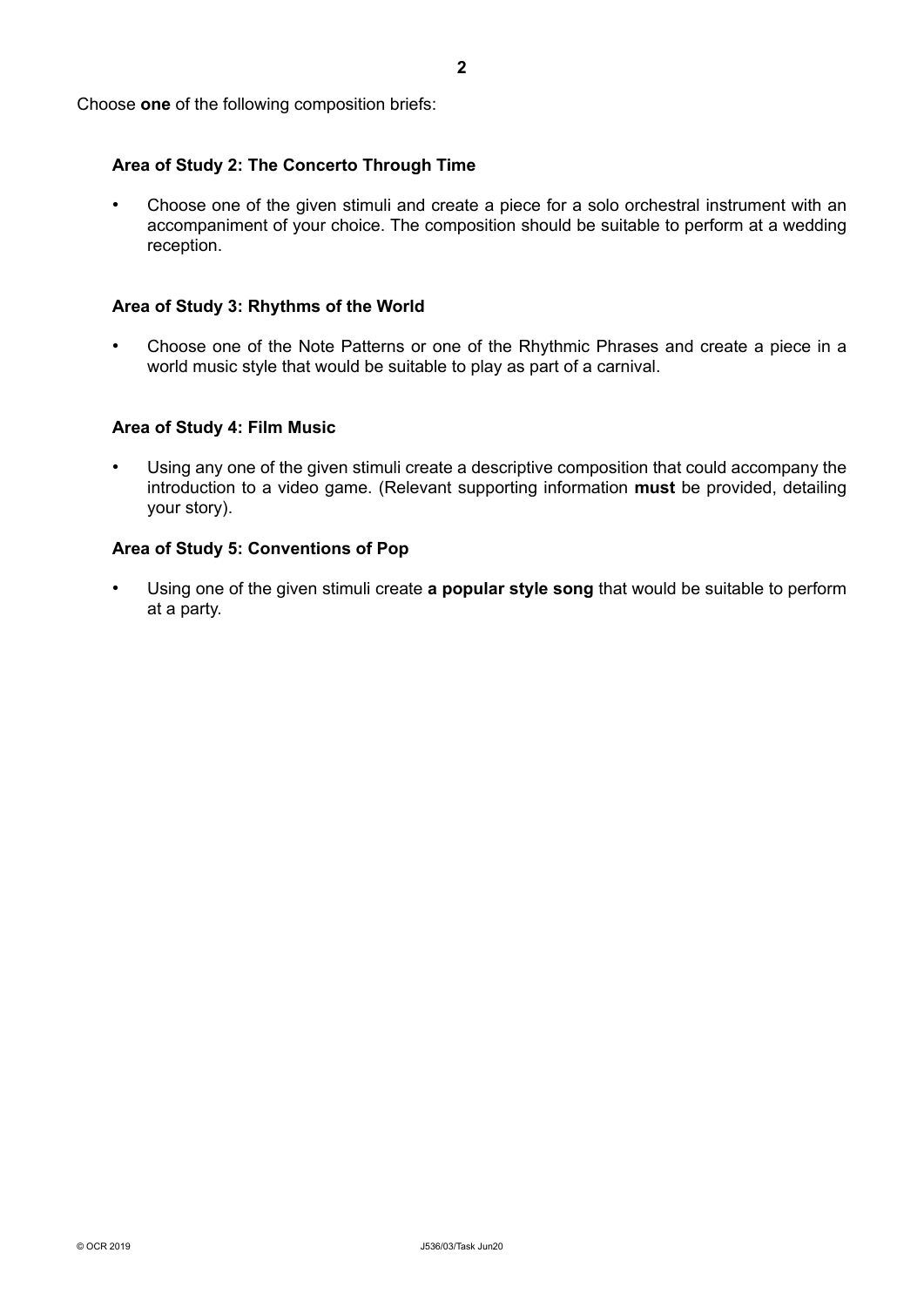Having chosen an Area of Study brief, now choose **one** of the following stimuli to use as a starting point for your composition:

#### **1 Note pattern**



#### **2 Note pattern**



#### **3 Rhythmic phrase**



**4 Rhythmic phrase**

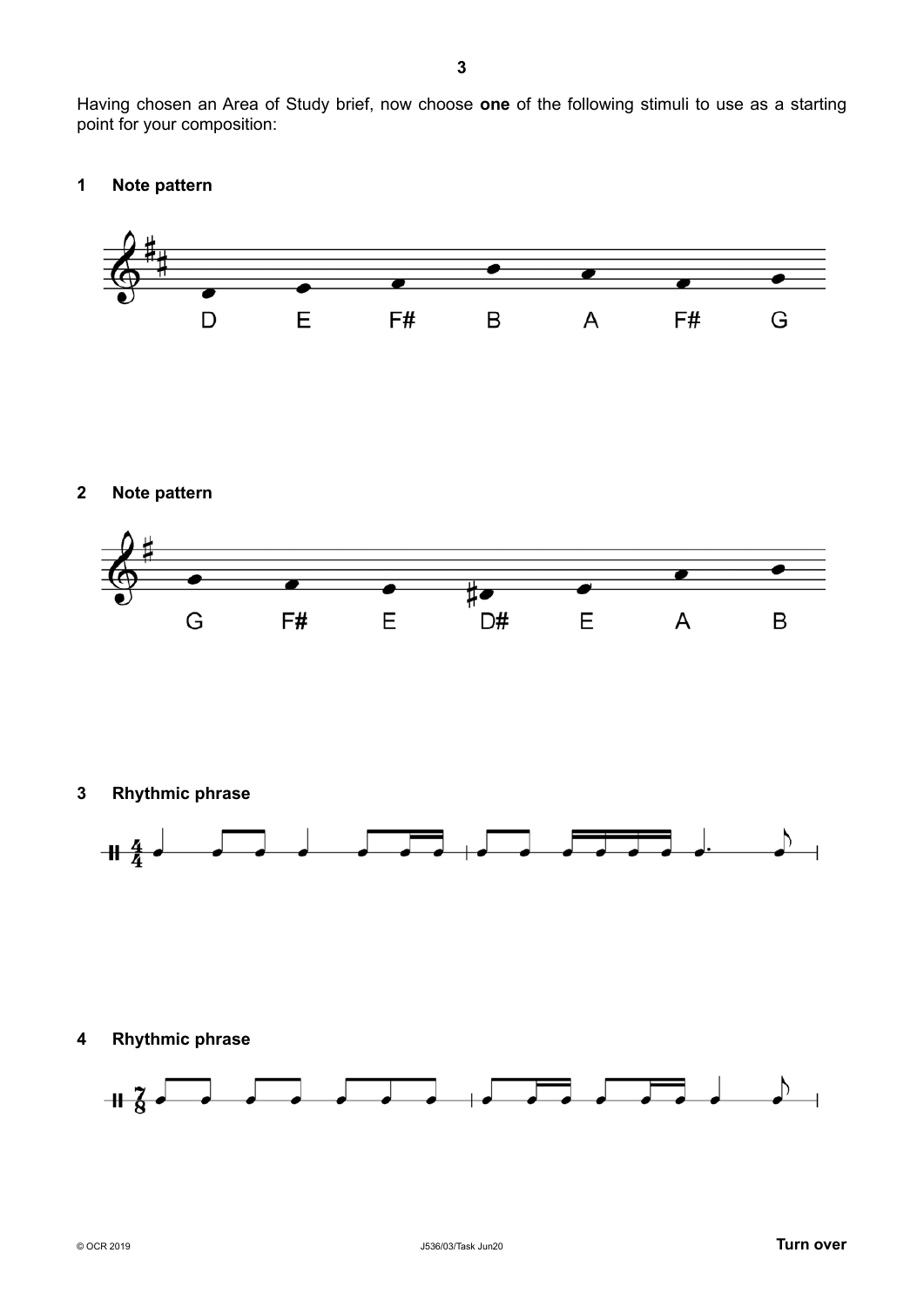## **5 A short story**

The sun was rising over the horizon. A ship in full sail gradually came into view and .......

## **6 An image**

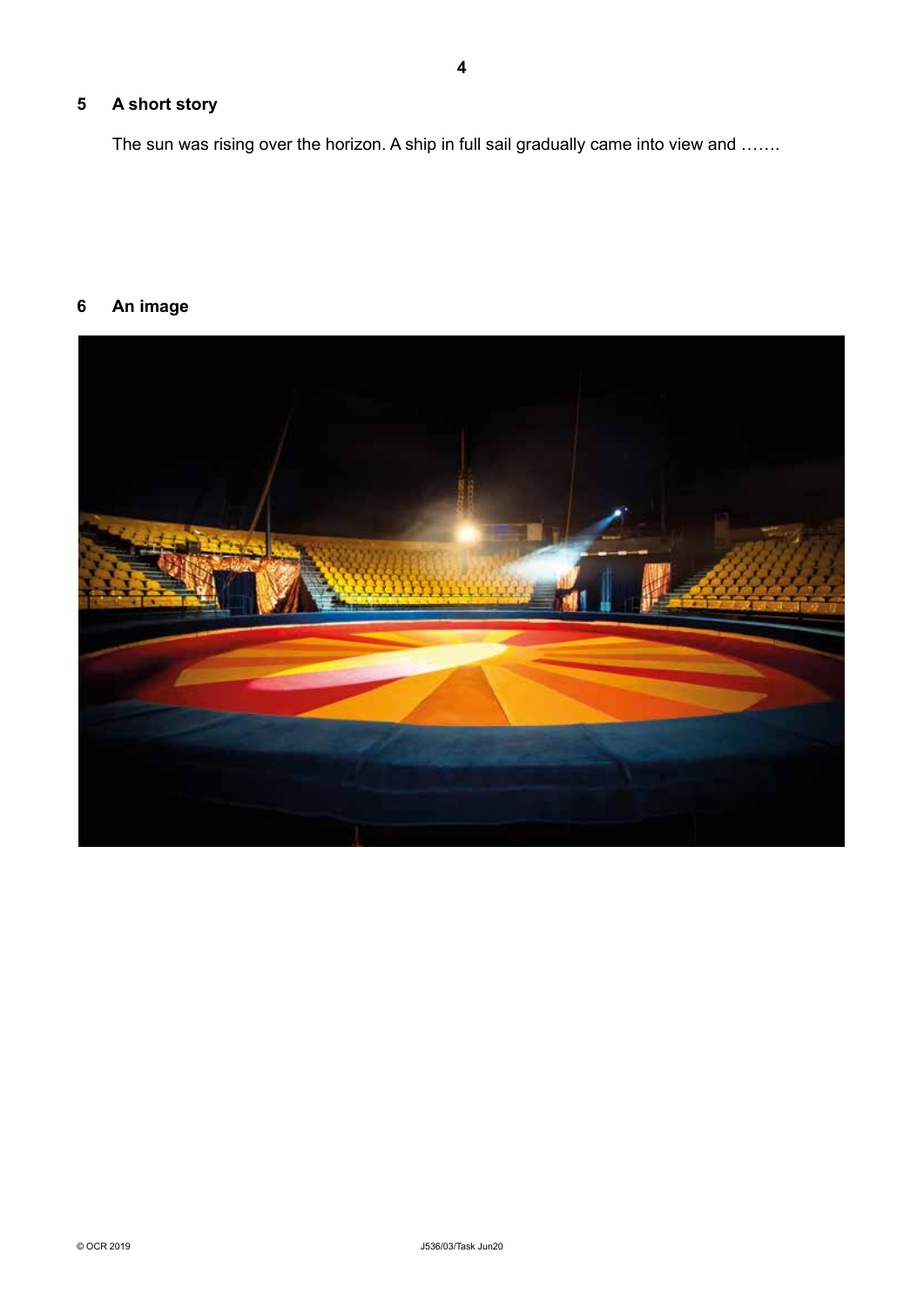### **7 A set of words**

I'm longing for the phone to ring To hear you say my name, Those precious moments sharing thoughts Until we meet again.

#### **8 A chord sequence**

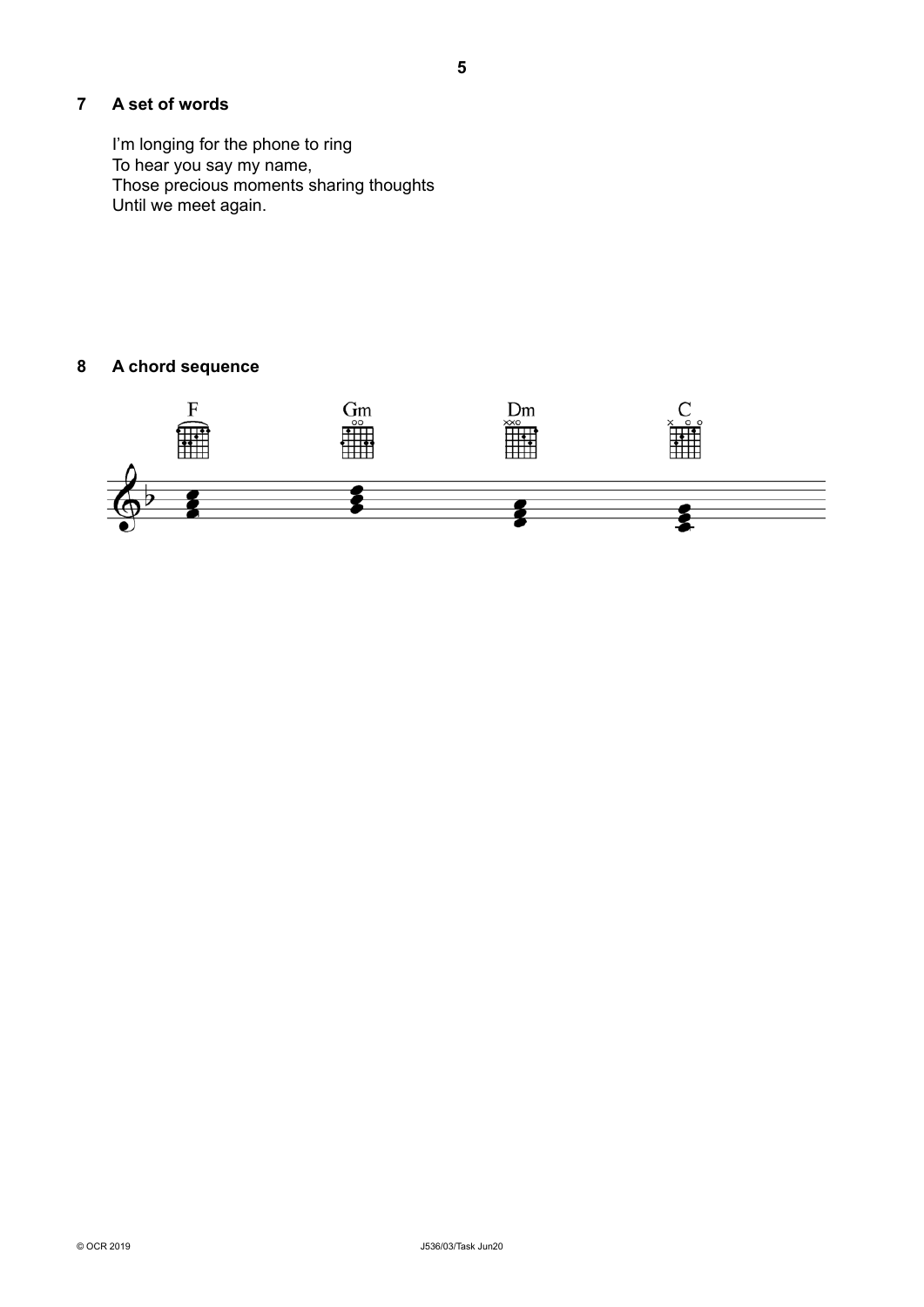#### **BLANK PAGE**

**6**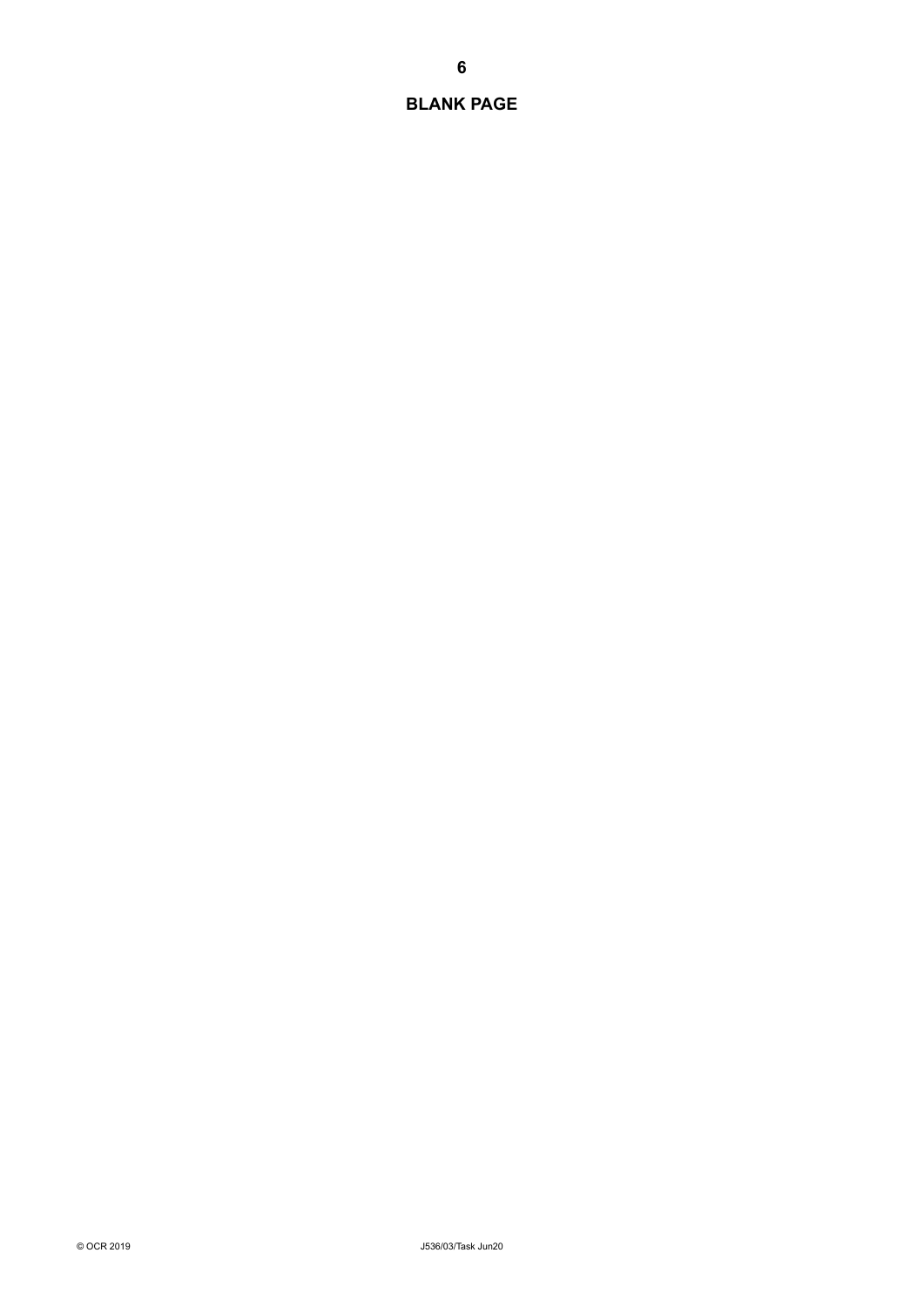#### **BLANK PAGE**